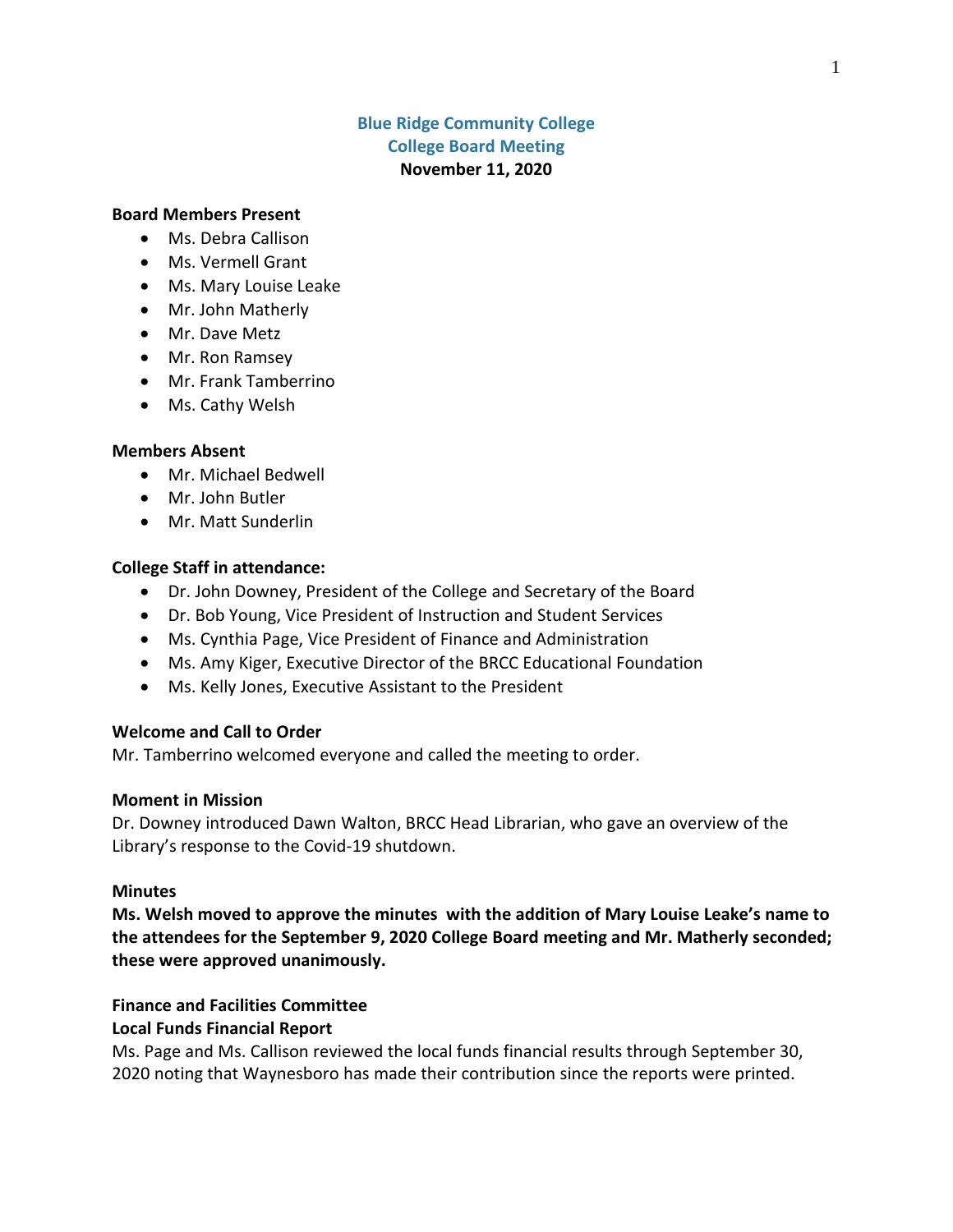# **These reports were recommended from committee for approval and to be filed for audit: this was approved unanimously.**

Ms. Page reported that the project to update the door locking system throughout the campus was estimated from the architect to be higher than originally anticipated so it was requested to increase the budget to \$500,000.

## **This was recommended from committee for approval; this was approved unanimously.**

Ms. Page gave an update on the college construction projects.

## **Curriculum and Student Affairs Committee**

Mr. Tamberrino and Dr. Young reported for the committee.

## **Action Items**

- **1.** Approve revision of AAS in Information Systems Technology: Cybersecurity Specialization. **This was recommended from committee for approval; this was approved unanimously.**
- **2.** Approve temporary change to selective admission requirements for AAS in Veterinary Technology. **This was recommended from committee for approval; this was approved unanimously.**

**Information Items-**Dr. Young updated the board on the following items:

- COVID-19 update
- Transfer VA
- Virginia Ready
- Re-Employing Virginians (REV) Training Vouchers

# **Personnel Report**

Ms. Page reviewed the personnel report on page 31.

# **Enrollment**

Dr. Young distributed and reviewed the enrollment report noting that enrollment is down about 9% for fall. Dr. Young noted the college has made sure that there are a lot of late starting classes available for any university students that decide to attend here later in the semester.

# **Educational Foundation**

Ms. Kiger reviewed information for the financial reports for the Foundation, noting that the Blue Ridge Fund currently has \$73,213 cash and pledges which is a little more than half of the \$140,000 goal. Both the College Board and the Foundation Board have donated/pledged at 100% which allowed the Foundation to receive an additional \$1000 per board anonymous donation.